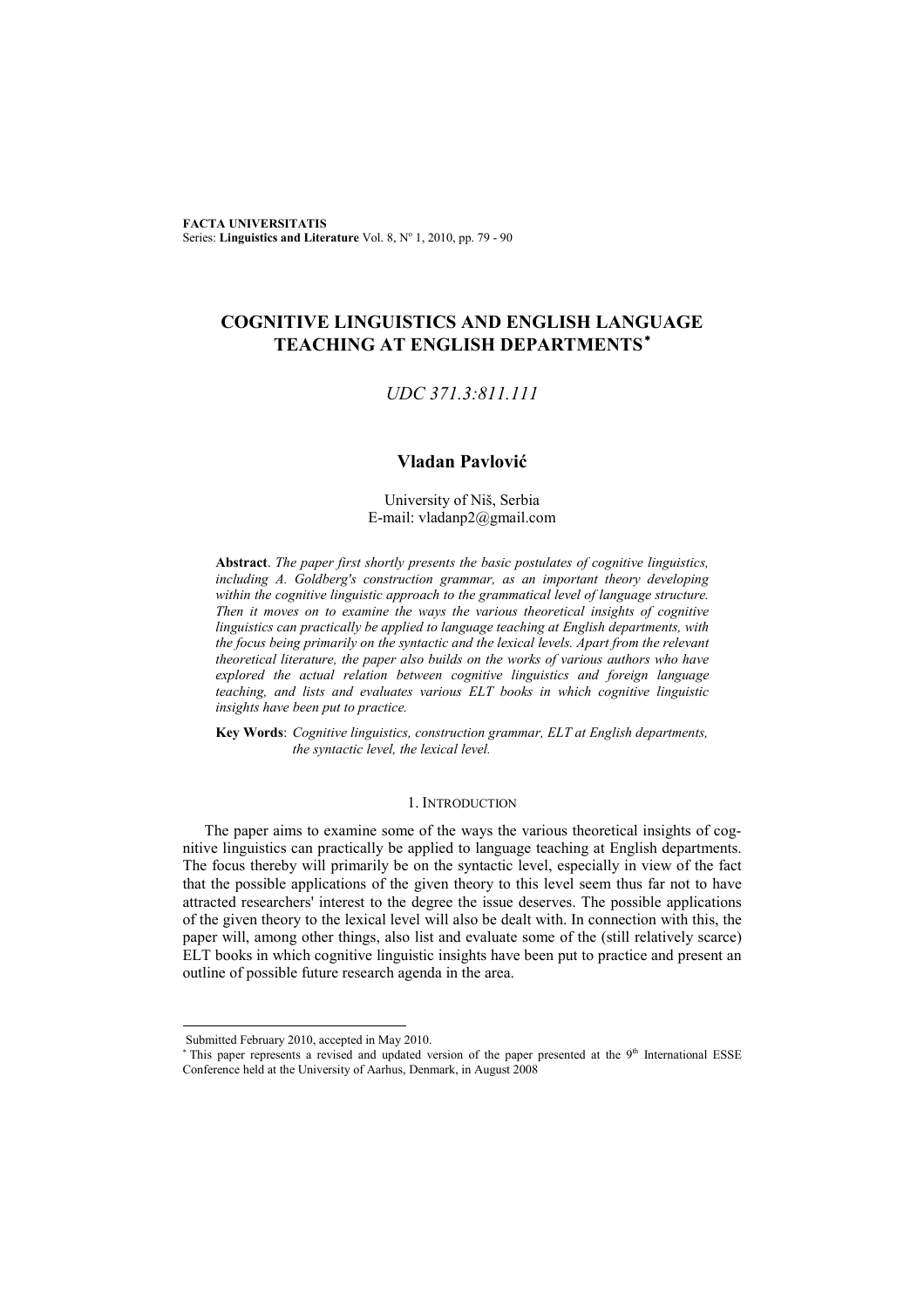In view of the given aims, here we will first briefly present some of the basic postulates of cognitive linguistics in general (Lakoff/Johnson, 1980; Ungerer/Schmid, 1986; Lakoff, 1987; Langacker, 1987, 1991; Taylor, 1989, 2002). Then we will also focus on A. Goldberg's construction grammar in particular, this being an important theory developing within the cognitive linguistic approach to the grammatical level of language structure.

1.1 One of the most important tenets of cognitive linguistics<sup>1</sup> is that everything in language is permeated with meaning. Meaning, thereby, is considered to be a matter of conceptualization – of how particular language users construe the world anthropocentrically, subjectively and under the influence of a specific cultural surrounding they find themselves in. In that sense, man's conceptual system is postulated to be grounded in his physical experience, ie. conceptual categories, the meanings of words, sentences and other linguistic structures are considered to be motivated, and grounded in one's concrete, direct experience with the surrounding world, with which one interracts through perception, motion, handling different objects, etc. Language is taken to be funadamentally symbolic at all levels of its structure, including the grammatical one. In other words, the basic units of morphology, syntax and lexical semantics are said to form a continuum of symbolic structures, with neither of the levels of linguistic analysis (the phonological, morhological, syntactic ones, etc.) constituting an autonomous part of human language competence, nor is language as a whole taken to represent a separate and unique cognitive faculty. No sharp distinction is drawn between the literal and figurative language, with metaphor and metonymy, as some of the possible modes of figurative thought, consequently being considered one of the crucial traits of human symbolic thought in general. In addition, cognitive linguistics (as opposed to Chomsky's generative grammar) posits no notion of the 'deep structure' nor does it allow for syntactic transformations. Irregularities and idiosyncracies in language use are always taken into consideration, and linguistic meaning and extralinguistic context are thought inseparable. Cognitive linguistics has also come to redifine the concept of categorization (as a (most often) unconscious and automatic language-inherent mental classification process used to reduce the unlimited differences among different entities to a cognitively acceptable level). In that sense, it has put forward the prototype theory of categorization (developed as an alternative to the classical, Aristotelian approch to categorization). In such – cognitive - model, the members of a category can be grouped into prototypes, on the one hand, and those members of a category that more or less aberate from the prototype in a motivated way (via metaphor, metonymy, the principle of family resemblances, gradience, meaning chains, etc.), on the other hand.

l

<sup>&</sup>lt;sup>1</sup> Suggestions have been put forward (see Antović, 2007:37) that the cognitive linguistics we have in mind here (that usually associated with the names of Lakoff, Langacker and the other authors given above) should be termed *cognitive linguistics in the narrower sense*, the term *cognitive linguistics in the broader sense* being reserved for the entire field of the exploration of not only cognitive linguistics in the narrower sense, but also of Chomsky's generative grammar, Jackendoff's conceptual theory, and other approaches (from variuos scientific disciplines) that explore human cognition. In that sense, when the term cognitive linguistics is used in this paper it will regularly refer to *cognitive linguistics in the narrower sense*.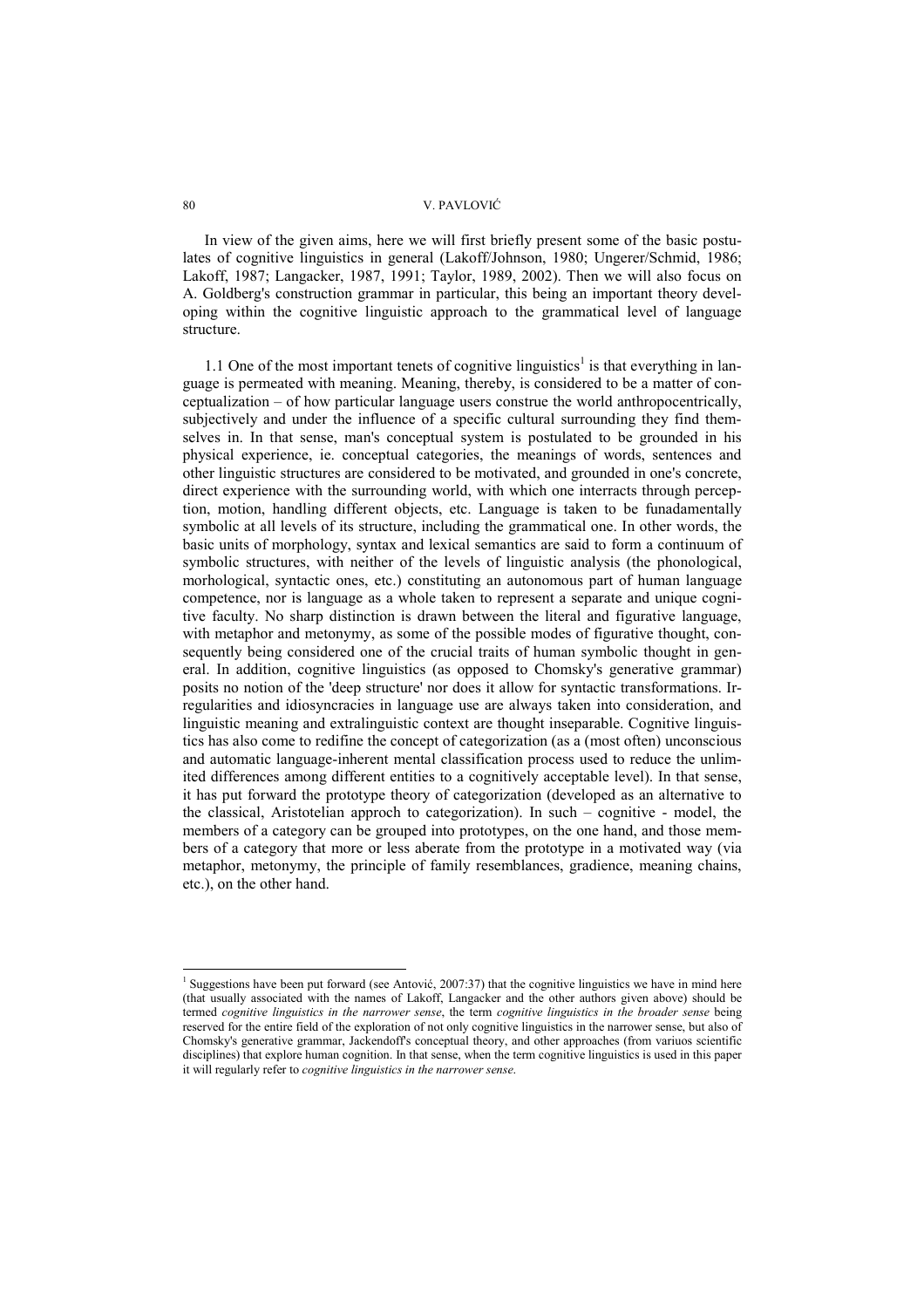1.2 In keeping with the aims of the paper presented aboove, here we will also briefly focus on the most important tenets of A. Goldberg's construction grammar (Goldberg 1995 and 2006; Jackendoff 1997; Goldberg/Jackendoff 2002; Östman/Fried 2005).

Namely, this particular theory develops within the cognitive linguistic approach to the grammatical level of language structure, together with Fillmore, Kay and O'Connor's *Unification Construction Grammar*, Langacker's *Cognitive Grammar* [with the capital letters of the phrase] (Langacker 1987, 1991), and Croft's *Radical Construction Grammar* (Croft, 2001). As it would have demanded too much space here to present all these theories developing within cognitive grammar, we have chosen to focus only on the abovementioned A. Goldberg's construction grammar, hoping that, for the purposes of this paper, this theory only will be sufficient to represent some of the basic traits of the cognitive-linguistic approach to the grammatical (and more particularly syntactic) level of language structure (ie. of cognitive grammar) in general.

Construction grammar holds the view that the primary unit of grammar is the grammatical construction, whereby constructions are defined as *symbols*, ie. pairings of form (syntactic, morphological, phonetic form) and content (semantic/pragmatic meaning). All grammatical (ie. morphological and syntactic) constructions can be distributed between the two following pairs of poles. Firstly, there is the substantivity / schematicity opposition. In other words, a construction can be completely lexically filled, ie. substantivized (eg. *It takes one to know one*), or completely schematized (*N1 V N2 N3*), or somewhere in-between the two poles (eg. *The X-er, the Y-er*), with the constructions of the latter two types being, naturally, prone to getting (further) substantivized (eg. *She gave me a book*, *The more, the merrier*, etc.). And secondly, all grammatical constructions can also be distributed between the poles of atomicity and complexity, with monomoprhemic words being considered atomic grammatical constructions, and units such as polymorphemic words, phrases, clauses and sentences getting progressively more complex structurally. In that sense, construction grammar holds the view that the language system can be thought of as a continuum of symbolic structures, along which different constructions can be distributed between the two given pairs of poles. In that way, this theory also tries to realize one of its most important goals – to approach the totality of language without giving greater significance to any of the linguistic levels. An important point emerging from above is that all grammatical constructions, including those completely shematized ones, such as *N1 V N2 N3*, and those partly substantivized and partly schematized one, such as *N1 V time away*, carry meaning in and of themselves (abstract though that meaning may be). Thus the former construction can be ascribed the following meaning: *x causes y to receive z* (eg. *She gave me a book*, *She gave me a headache*)*,* whereas the latter one can be ascribed the following meaning: *x, usually wastefully, spends time doing something*  (*He's slept the afternoon away*, *We punk-rocked the night away*, etc.). In other words, the important point the given theory makes is that *a construction can often function as the semantic head of the sentence*. Namely, it stipulates that all concrete instantiations of a particular construction will have certain meaning, regardless of the verb that gets incorporated into it (as we could see from an example pertaining to the latter construction, a verb typically considered an intransitive one, such as the verb *sleep*, can get incorporated into an essentially transitive construction, without there occuring any significant change in the general meaning of the given construction represented above). We will come back to this shortly.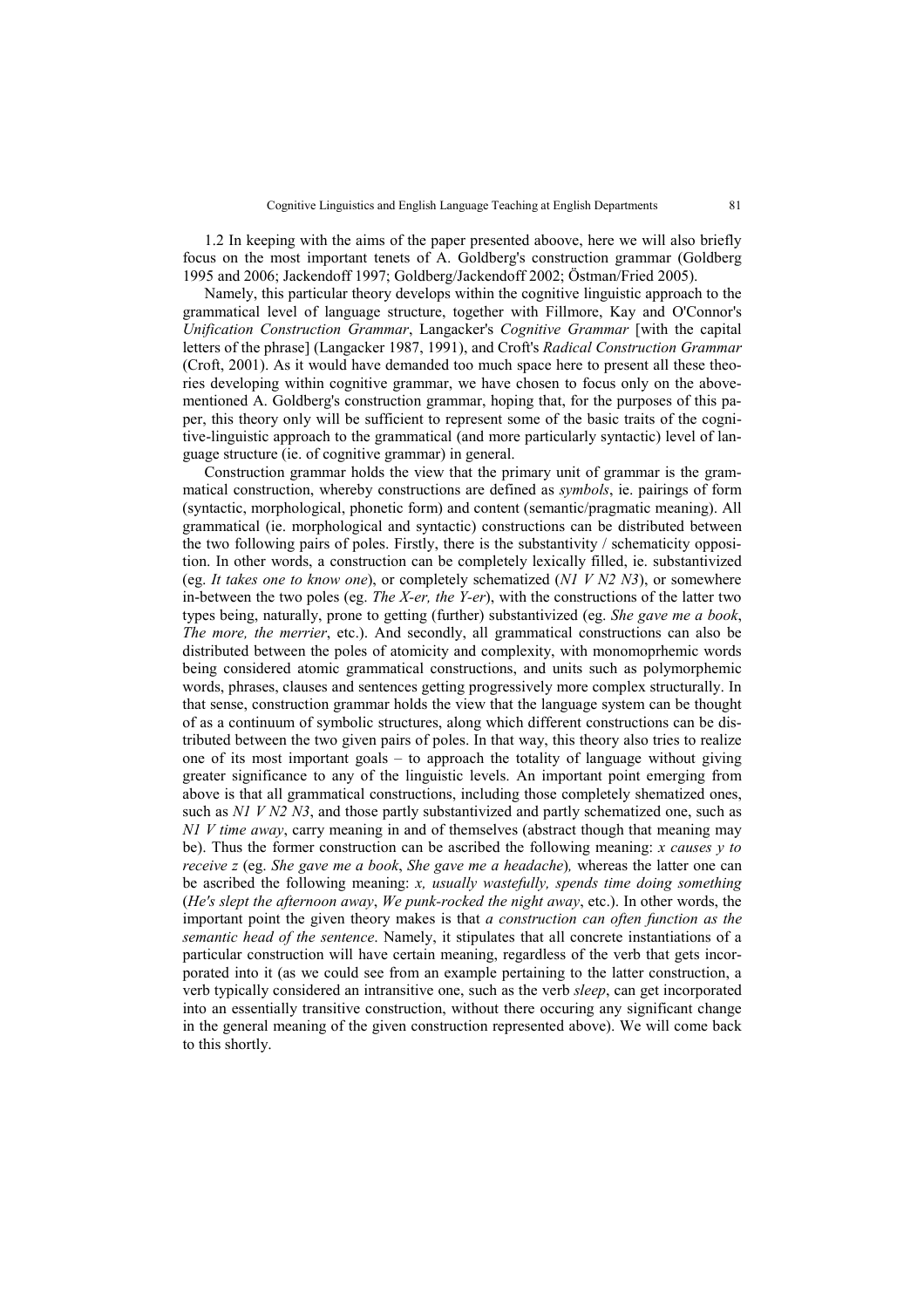In connection with this, construction grammar also posits various mechanisms pertaining to the ways syntactic constructions, on the one hand, and verbs that integrate into them, on the other hand, interact. In that sense, in order to explore the given kind of interaction, the linguists dealing with construction grammar rely on the concepts such as *construction argument roles*, *verb participant roles*, *role contribution*, *fusion*, *the principle of semantic coherence*, *the principle of correspondence*, *the principle of no synonymy*, *motivation* and some others (eg. see Goldberg, 1995). For limitations of space, in this paper we cannot possibly explain all of these terms but will only focus especially on one of them, namely *motivation* (and partly, *the principle of no synonymy* as well), as it is quite important for our purposes in this paper. We will do so, however, in the following sections of the paper (section 2). In that section, we will discuss the possible applications of the main tenets of cognitive linguistics in general and of and construction grammar in particular to the syntactic level within English language teaching at English departments.

1.3 In section 3, the focus from the same perspective will be on the lexical level. In that sense, we will here first briefly discuss the importance of the concept of *idioms* (in the broader and the narrower sense) and of *idiomaticity* in the given theories, as these particular concepts can be said to form a significant driving force behind these theories in general (see Taylor, 2002:539-560).

Idioms in the narrower sense would be those expressions whose meaning cannot be predicted from the meanings which their component parts have elsewhere in the language, ie. those whose idiomaticity resides in the special meaming that attaches to a syntactically regular phrase (eg. *red herring*, *kick the bucket*, etc.). In addition, idiomatic expressions in the narrower sense may also be those characterized by certain special aspects of the form of those expressions, such as various collocational limitations (eg. one can say *by and large*, but not \**by and small*). Idioms in the broader sense would encompass: a) *formulas* – expressions with a conventionalized function in a laguage, which can be conventionally associated with a certain kind of situation (eg. *How do you do?*), or which have a distinctive discourse-structuring function (eg. *to sum up*, *last but not the least*), or which represent conventionalized ways of expressing a speaker's attitude (eg. *Is that a fact?*); b) *pre-formed language*, such as texts and texts fragments (eg. memorized religious texts, nursery rhymes, song lyrics etc.), proverbs, sayings and aphorisms (*make hay while the sun shines*), and cathchphrases and cliches (eg. *It ain't over till the fat lady sings*). A language, naturally contains many (tens of) thousands of expressions of that kind.

In addition to this, construction grammar (and cognitive grammar in general) attempts to show that idiomaticity is an all-pervasive feature of language, ie. that even those categories considered to be rule-governed and non-idiomatic actually display irregularities, idiosyncracies and a smaller or larger degree of idiomaticity. For example, at the morphological level, it can be taken to be an idiomatic fact in English that only the noun *arrogance*, rather than the nouns such as \**arrogantness*, \**arrogancy*, etc., can be derived out of the adjective *arrogant*. At the syntactic level, the following example could be given. Monotransitive constructions can be said to be typically used to express an event whereby the subject referent causes the object referent to change its state or position. (especially with the verbs such as *kill*, *kick*, *push* etc.). No such relation between the subject and the object referent, however, is expressed in those monotransitive constructions in which the verbs of perception and cognition (eg. *see*, *hear*, *remember*) are used (eg. *I saw*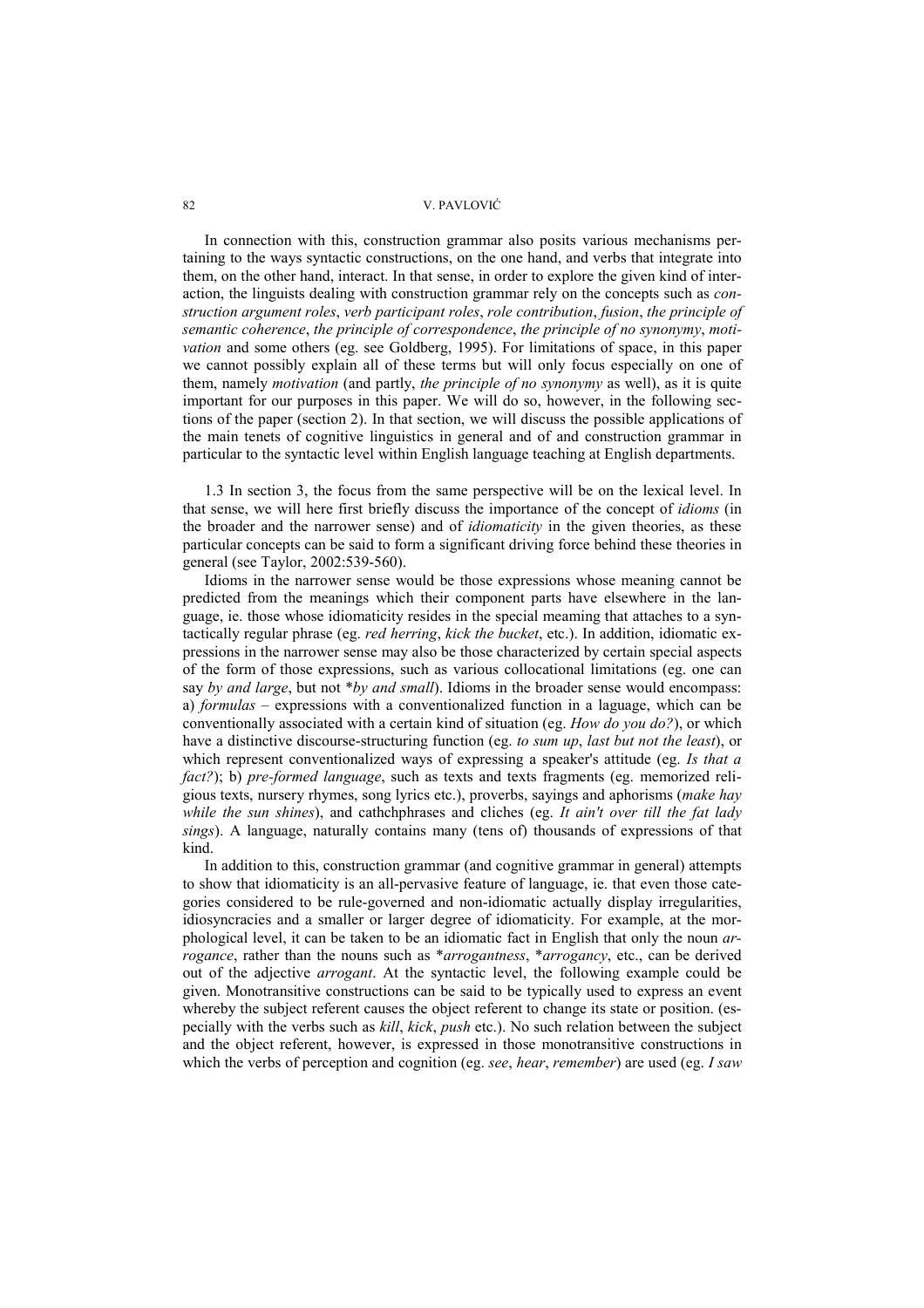*her in the street yesterday*), and especially not in those monotransitive constructions where the subject referent actually expresses the (spatial or temporal) location of an action (eg. *This tent sleeps six*, *The fifth day saw our departure*, etc.). In that sense, the monotransitive construction can be said to have a prototypical centre, and the periphery also characterized by varying degrees of idiomaticity.

In that sense, rather than considering idioms and idiomaticity to be periphreal in language, constructions grammar considers them to actually be *at the core* of it, and a person's knowledge of a language to consists precisely of the knowledge of idioms in the broader and narrower sense (ie. constructions/symbols), and of other various idomatic / idiosyncratic facts related to the use of the various categories of a given language. It is precisely against this background that construction grammar puts forward the abovementioned view that the distinction between the lexicon (often considered to be the repository of the particular and idiosynratic) and syntax (often considered to be the domain of the regular and predictable) can not be maintained, and that both these levels can actually be thought of as inextricably linked through the above-mentioned concept of constructions/symbols, as form-meaning correspondences, which, naturally, also encompass idioms as defined above. We will come back to this, as mentioned above, in section 3.

#### 2. PRACTICAL APPLICATIONS – THE SYNTACTIC LEVEL

In this part of the paper, we will, for limitations of space, focus only on two relevant points from among those mentioned above – the concept of motivation and the concept of sentence argument structure.

2.1.1 In linguistic theory, cognitive linguistics included, the term *motivation* is ascribed at least two senses. First of all, it can be used to refer to different ways that various linguistic constructions can be systematically related to each other(s). And secondly, it can be used to address the question why it is possible or natural that a particular formmeaning correspondence (ie. a paritcular grammatical or any other linguistic construction) should exist in a particular language. We will focus on both of these senses in turn.

As far as the first above-mentioned sense of the concept of motivation is concerned, construction grammar posits various types of *inhereitance links* that different types of constructions can be said to be systematically related by. In other words, the introduction of the concept of inheritance allows us to capture the fact that two constructions can be in some ways the same and in some ways different (Goldberg, 1995:72). The following types of inheritance links are posited: a) metaphorical links, b) subpart links, c) polysemy links, and d) instance links. Once again having the limitations of space in mind, here we will concentrate only on the first types of inheritance links - the metaphorical ones.

In keeping with the cognitive linguistic theory in general, construction grammar, too, insists on the importance of the notion of metaphor. Assuming that the reader of these lines is acquainted with at least the basics of the conceptual theory of metaphor as propounded eg. in Lakoff/Johnson, 1980, or Lakoff, 1987, to name but two relevant sources on the issue, here will will not go into details of the given theory, but will only give several examples that may show how various linguistic structures / constructions can be related through metaphor.

Construction grammar posits metaphoric extension of meaning both between /among constructions that have the *same* form and those whose forms are *different*. An example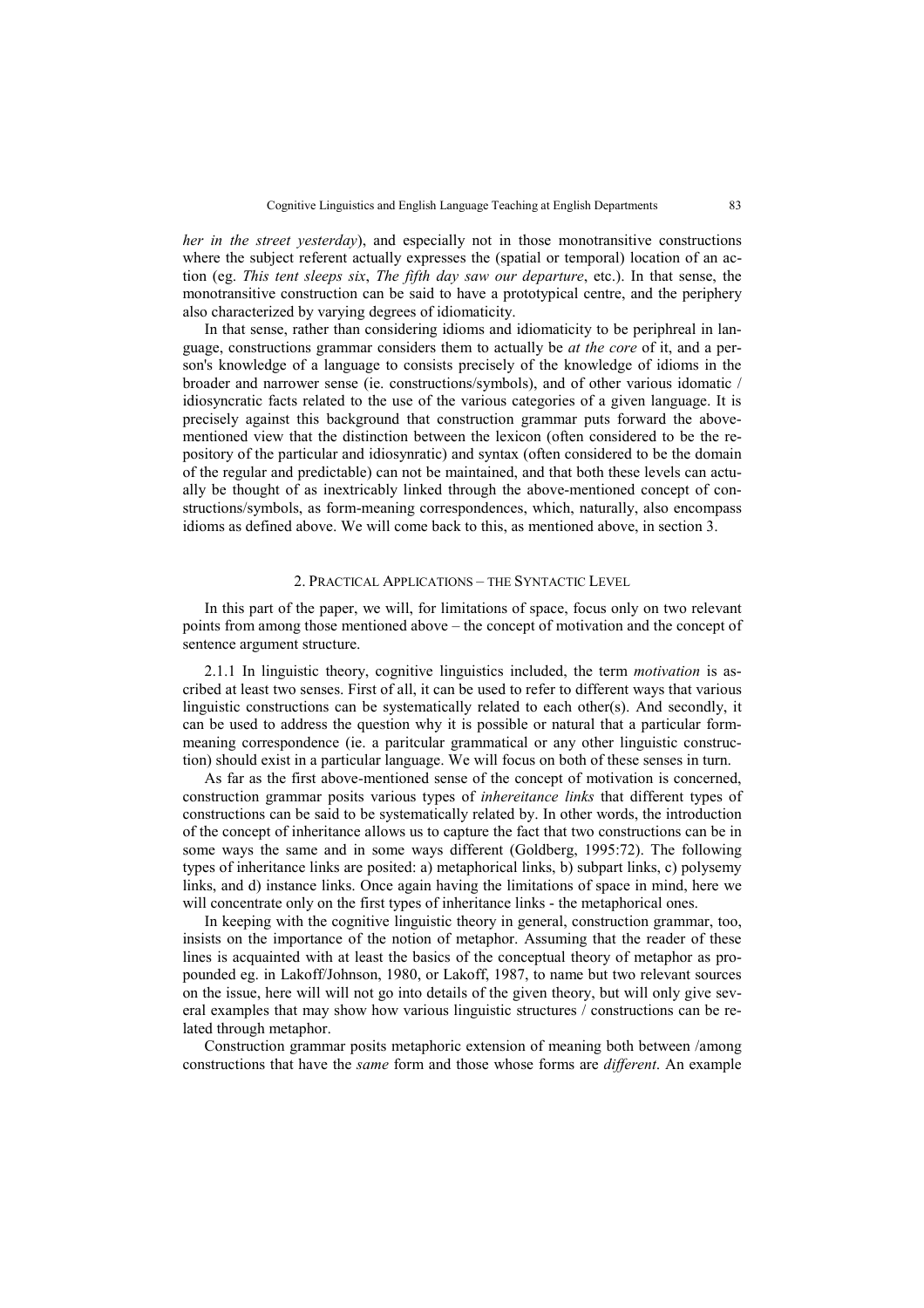of a metaphoric extension of meaning beween two constructions with the same form would be the following pair of sentences: *John gave Mary an apple* and *I'll give you that assumption* (both of which are ditransitive constructions, ie. constructions with the following formal structure: *N1 V N2 N3*). In this particular case, the transfer of abstract ownership, such as that of giving somebody an assumption, is, as it can be seen, conceptualized in terms of a quite concrete, physical transfer, such as that of giving somebody an apple. In other words, one can postulate the existence of the following metaphor here: TRANSFER OF OWNERSHIP IS PHYSICAL TRANSFER. Metahoric extensions of meaning of this kind have been extensively discussed in the relevant literature.

Metaphoric extensions of meaning can also be posited between/among construction that have different forms – an issue much less explored in the relevant literature on the topic. We will cite two sets of examples for this here. Let us first take a look at the following pair of sentences (Goldberg, 1995): *She brushed the dirt out of her hair* and *Manchester College elected him Principal in 1956*. Although both of these sentences are complex-transitive, they are once again different in form – in the first one (considered to be an instantiation of the 'caused motion construction') the direct object (DO) is followed by a prepositional phrase (PP) functioning as a complementing adverbial, whereas in the second one (also referred to as the 'resultative construction'), the DO is followed by a noun functioning as an objective complement (OC). The two sentences can be said to be related through metaphor THE CHANGE OF STATE IS THE CHANGE OF LOCA-TION; in other words, the change of an abstract state, such as that when one becomes a principal, is claimed to be conceptualized similarly to the conceptualization of a change of physical location.

Let us now also consider the following pairs of sentences: *We found the children undernourished* and *We found the children to be undernourished*, *He declared the meeting official* and *He declared the meeting to be official*, *They got him angry* and *They got him to be angry*, *Mary doesn't think he'll leave until tomorrow* and *Mary thinks he won't leave until tomorrow*, *Harry is not happy* and *Harry is unhappy*, *I taught Greek to Harry* and *I taught Harry Greek*, *Sam killed Harry* i *Sam caused Harry to die*, etc.; Lakoff/Johnson, 1980:130/131). As it can be seen, the sentences in each of the given pairs are also formally different - the first one in each of the pairs has the following structure: N V DO OC, whereas in the second sentence in each of the pairs the DO is followed by a complementing adverbial in the form of a non-finite *to*-infinitive nominal clause. In their discussion of the given examples, Lakoff and Johnson in their abovementioned book from 1980 say that the sentences in each of the pairs can be related through the metaphor CLOSENESS IS STRENGTH OF EFFECT. Namely, depending on whether the DO is closer to the adjective/the past participle that refers back to it (as is the case in the first sentence in each of the pairs) or further apart from it (as is the case in the second sentence in each of the pairs, where the two are separated by *to be*), the meaning changes. In that sense, the first sentence in the first pair is claimed to involve a more *direct* relationship between the subject and object referents and to mean something along these lines: *we encountered the children in that condition*. Conversely, the second sentence in the first pair is thought to imply a more *indirect* relationship between the subject and object referents and to be paraphrasable like this: *we carried out an examination, and that examination revealed the given children's condition*. The following two pairs of sentences can also be approached along similar lines. Namely, in the pair *He declared the meeting official* and *He declared the meeting to be official*, it is the first sentence only (the one where the DO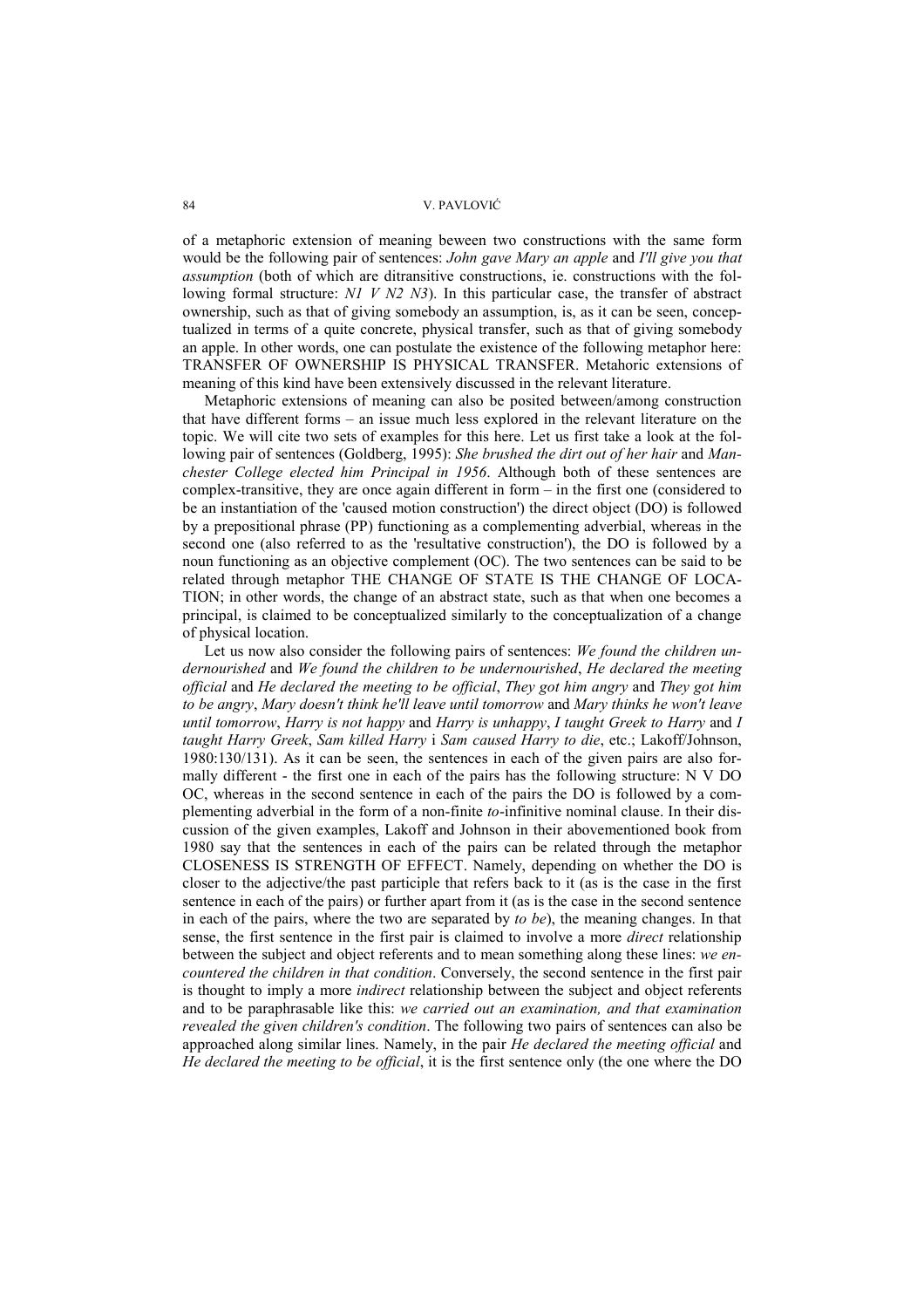and the adjective functioning as an OC are closer) that has a prominent performative and resultative force (*the meeting became official / formal as a result of the use of a particular performative speech act on the part of the subject referent*), which does not hold of the latter sentence (that sentence could, for example, be comprehended in this way: *the subject referent consulted a particular relevant legal act and on the basis of that ascertained and publicly declared that the meeting was being held in keeping with the appropriate regulations, and not in some other, possibly illegal way*). The pair of examples: *They got him angry* and *They got him to be angry* could also be claimed to exemplify the same kind of relationship. In other words, it is the first sentence that can be said to express a more direct relation between the subject and the object referent (that sentence could be paraphrased as *They made him angry in spite of himself*), whereas in the second sentence that relation is somewhat more indirect (that sentence could be paraphrased as *They persuaded him to be angry*). All the other examples given above can also be approached similarly.

There are at least two important points that should emerge from the (still quite rudimentary) discussion presented so far in view of the aims of this paper (those primarily relating to the pedagogical implications that the given theoretical views have in the setting described above). First of all, as it could be seen, construction grammar effectively takes the view that the grammatical level of language structure does not represent an unordered list of unrelated data, but a set of argument structure constructions that are tightly connected and intertwined in systematic ways, in a way similar to that of the lexicon.<sup>2</sup> In that sense, directing students' attention to that fact, and especially focusing their attention on the numerous (metaphoric and other) links that can be posited among different constructions, can indeed be expected to facilitate the students' aquisition of various grammar-orineted material, as that material would be presented in a meaningful and logical, systematically structured way. In addition, incorporating the concept of motivation as presented here captures a fundamental structuralist insight which has been overlooked by most formal linguistic theories – the insight that elements in a system influence each other even when they do not literally interact (Goldberg, 1995:72). And secondly, as the examples related to the metaphor CLOSENESS IS STRENGTH OF EFFECT show, students should be made aware of yet another important point construction grammar insists on – the principle that if two constructions are syntactically different (no matter how much related in meaning they may be), then they must also be semantically and/or pragmatically different. This is shown by the examples we have just discussed and has been termed by the given theory *the Principle of No Synonymy*. Yet another example for the same phenomenon would be the following one – the pair of sentences *John gave an apple to Mary* and *John gave Mary an apple*. Namely, the first of them, or more generally, the construction *N1 V N2 N3*, can be said to be used when it is the DO that should be emphasized in the diven discourse, whereas the second construction, or, more generally, the construction *N1 N2 to N3*, can be said to be used when it is the indirect object (IO) that should be given prominence in a discourse. In that sense, it would be quite useful to discuss these and similar types of examples with students, as such discussions, in turn, can

<sup>&</sup>lt;sup>2</sup> In connection with this, it should (once again) be observed that construction grammar is a non-transformational theory - it explores relations between/among constructions that are considered independent, not establishing thereby any asymmetry between/among those constructions that it considers to be related by any of the postulated links; in other words, construction grammar does not consider any construction within a given set of related constructions more basic, and the other one(s) derived from the first.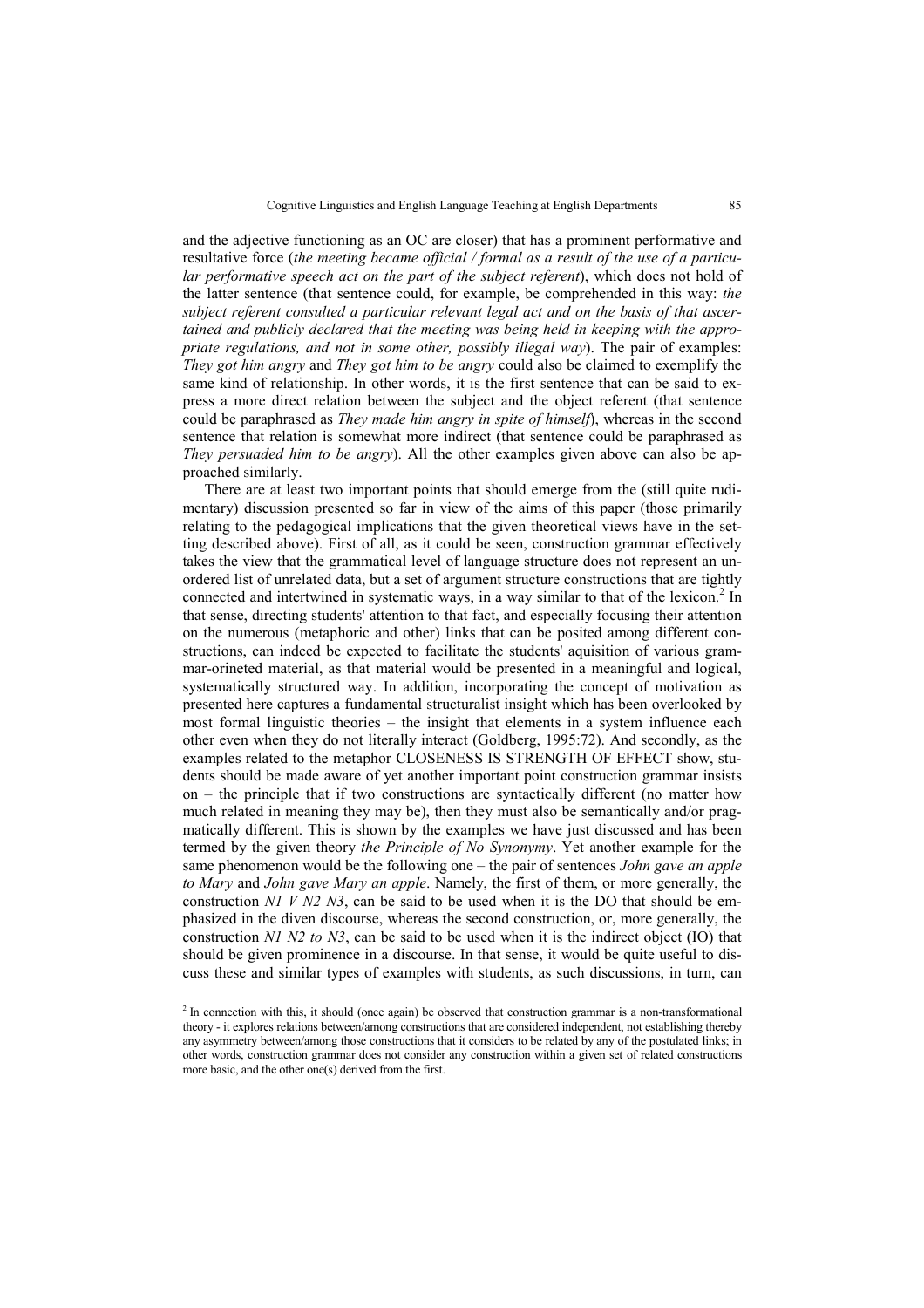be expected to facilitate the students' aquisition and use of various construction types, and make them aware of their various interrelations. For a possible way such a discussion may proceed in class the reader us referred to Lakoff/Johnson 1987:126-138.

2.1.2 Yet another sense in which the term motivation is used in cognitive linguistics in general and construction grammar in particular is in the context of providing an explanation as to why it should be possible or natural that a particular form-meaning correspondence (ie. a construction) should exist in a particular language. In that sense, answers to this are in this theory typically sought in discourse requirements, grammaticalization principles, general categorization principles, and the influence of similar factors. We will provide one example for this.

While considering the examples such as *Pat gave and gave but Chris just took and took*, *She could steal but she could not rob*, *Tigers only kill at night*, *Why would they give this creep a low prison term!? He murdered!*, ie. those where the DO is not explicitely expressed, Goldberg (2005:28-32) comes to the following conclusions. Firstly, this type of construction occurs when the DO referent is recoverable from context (as is the case in all the above examples). Secondly, the DO need not be explicitely expressed when it does not have a prominent discourse position, or when that position is occupied by a particular action. A particular action, in turn, can gain a prominent discourse position through its repetitiveness (as in the first example), through contrastive focusing (as in the second example), through its being generic (as in the third example), or when it expresses a strong affective stance, as is the case in the fourth example, as well as under other similar conditions. In short, the DO can be dispensed with in an English sentence if it is easily recoverable from the context or because it is not relevant (ie. does not have a prominent discourse position). This combination of discourse and syntactic traits of the given examples constitutes a possible explanation behind the motivation of the very existence of the construction of the given type, which Goldberg has termed 'the deprofiled object construction' (*ibid.*).

Generally speaking, examples of this sort – those where discourse prominence of a particular sentence element, its semantic predictability and the pragmatic aspects of a construction's use, among other similar factors, play an important role, point to the fact that constructions have clear communicative functions, and that their very existence is motivated rather than arbitrary and *ad hoc*. The implications of such a conclusion for English language teaching should be obvious enough: the students should be made aware of the various, especially pragmatic aspects of the use of various constructions, as such an approach would provide a meaningful context within which various constructions types could be studied and acquired, and as such an approach could provide a possible explanation of the various syntactic and other traits of those constructions.

2.2. As mentioned above, yet another point that we will briefly focus on in this part of the paper and explore its relevance with regard to the aims presented above, is the concept of sentence argument structure. Namely, as we saw before, on the basis of the exampels such as *He's slept the afternoon away*, *We punk-rocked the night away*, *Fred drank the night away*, and the like, construction grammar, due to the resons we talked about, has come to hold the view that a construction (such as the very construction *N1 V time away*) can often function as the semantic head of the sentence. To rephrase what we also said above, construction grammar takes the position that constructions themselves are ca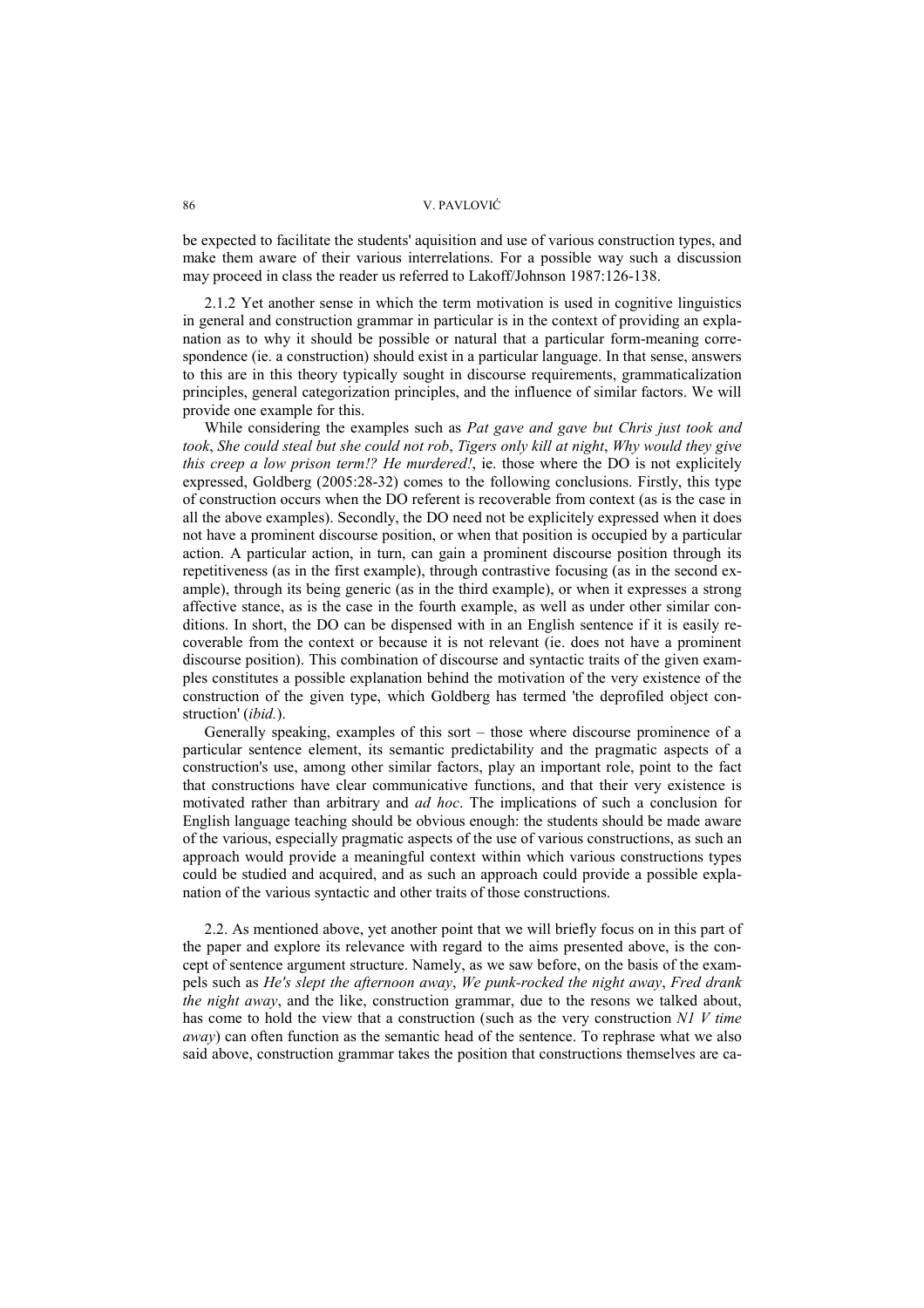pable of contributing meaning not present in the individual words found in them, ie. that sentence argument structure need not always be determined by the main verb (such as the verbs *sleep*, *punk-rock* or *drink* in the above examples), but sometimes (at least partly) by the construction itself (Jackendoff, 1997). In that sense, we consider it to be fruitful to discuss this particular point with students, and especially to have them compare this particular theoretical stance with that, for example, held by structuralism (that many contemporary descriptive grammars students use rely on), or generative grammar, as raising students' theoretical awareness of the various linguistic issues they come across in their studies, and equipping them with the ability to discuss various theoretical models and compare those models in an informed way, can also doubtlessly increase their linguistic competence.

#### 3. PRACTICAL APPLICATIONS – THE LEXICAL LEVEL

In this part of the paper we will briefly consider the relevance of the most important tenets of cognitive linguistics presented above for the study of the lexical level of language structure at English departments. In that sense, there are several concepts mentioned above in part 1 that deserve to be addressed here – primarily the concept of idioms (in the narrower and broader sense), and the notion of the metaphoric extension of meaning.

As explained above, construction grammar insists on the existence of a large number of constructions as symbolic units. The implications of such a standpoint in view of our purposes in this paper should be obvious. In the words of Taylor, ''once the basic syntactic structures and the inflection classes of a language have been mastered, intermediate and advanced learners of language do not need any further instruction in formal aspects of the language, or even in vocabulary acquisition; what they need is to extend their knowledge of idioms. What marks a proficient second or foreign language speaker is their command of idioms and other foxed expressions'' (Taylor, 2002:542). In connection with this, it could be argued that any professional teaching English doubtlessly already attempts to introduce his students to various idioms in the narrower and broader sense and to their use. In that sense, the purpose of our presentation of the view that cognitive grammar takes on the issue is to provide a theoretical justification for an even greater focus on idioms in the setting described above.

Yet another concept we introduced above when we presented the main tenets of cognitive linguistics, the one very closely related to the concept of idioms (and the concept of linguistic motivation), is that of metaphorical extension of meaning. In that sense, we would like to briefly present primarily some relevant practice reference books that can be very useful in view of the goals of this paper presented above.

One such book would be *Idioms Organizer: Organized by Metaphor, Topic and Key Word* by J. Wright (Wright, 1999). At the very beginning, and after briefly presenting the basics of the concept of metaphor, the given book argues for the importance of idioms, and of metaphors they are often based on. It does so by stressing these important points: a) that it is impossible to speak, read or listen to English without meeting idiomatic language, ie. that all native speaker English [or Serbian, or any other other language for that matter] is idiomatic, this being the result of the way the human brain functions; b) that very often the metaphorical use of a word is more common than its literal use, for exam-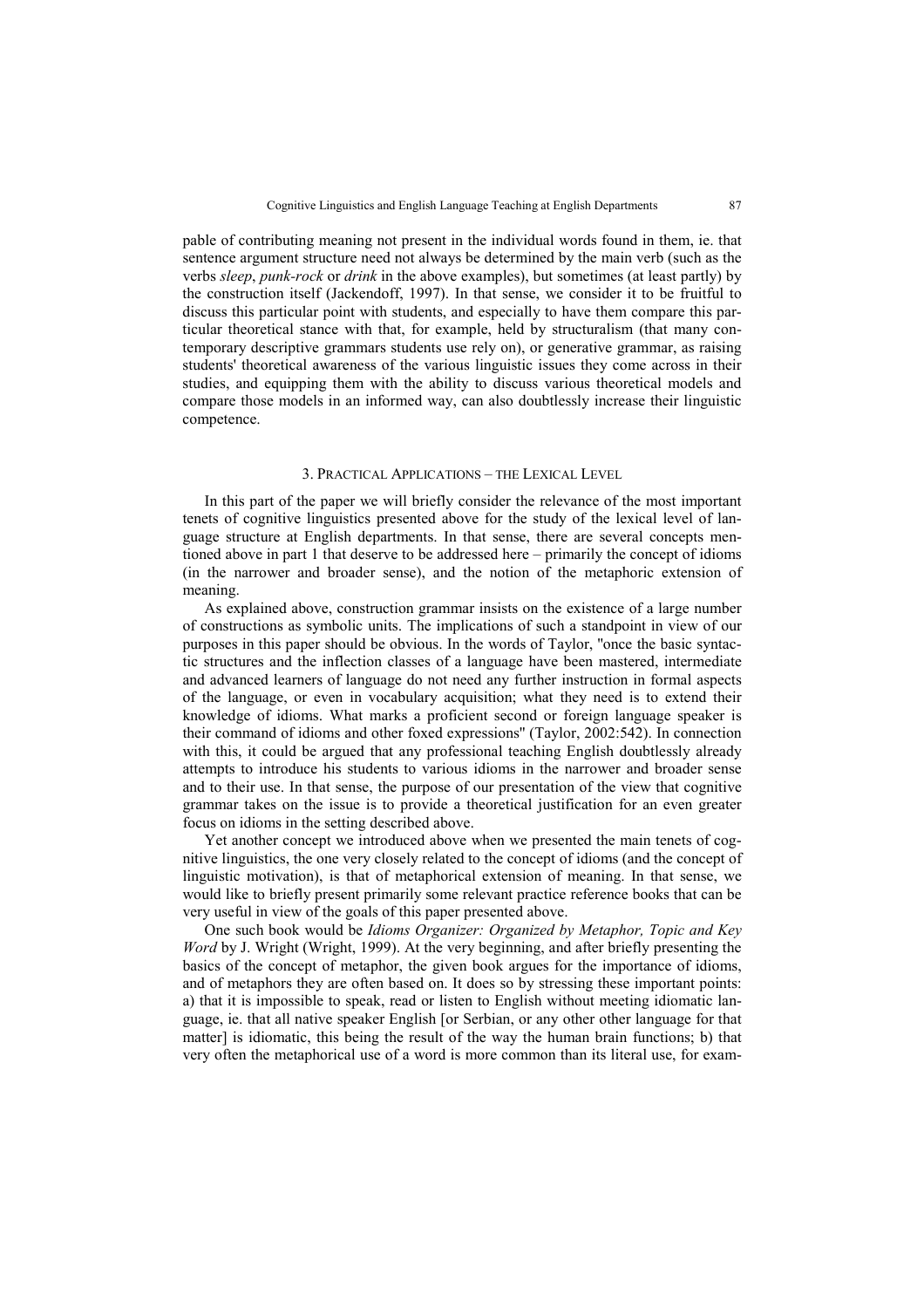ple, we may talk about *ploughing fields*, but we can also, often more frequently, talk about *ploughing through a long novel or report*, *ploughing money into a business*, *ploughing profits back into a company*, *a lorry ploughing into a row of parked cars*, etc.; in all of these cases, the literal meaning may create a mental picture, which, in turn, makes the other meanings easier to understand; and c) that it may be fun to be made aware of the existence and very broad (ie. not just literary) use of metaphor in language; because there is so much to learn, this book argues, anything that helps one remember things is important, and if the language that one is learning is more colourful and interesting, there is more chance that one will remember it. In that sense, this book, suited to intermediate and advanced students, then presents a total of over one hundred units containing plenty of exercises exploring metaphor-based idioms (approximately 1800 of them) in various areas (related to health, holidays, moods, time, business, life, economics, etc.), and thereby showing how those various abstract concepts are conceptualized in terms of more concrete notions, such as those of war, journey, etc. A very similar approach is also taken in the two following practice books that we also recommend: *Word Power: Phrasal Verbs and Compounds. A Cognitive Approach*, by B. Rudzka-Ostyn (Rudzka-Ostyn, 2003) and *Meanings and Metaphors: Activities to Practise Figurative Language*, by G. Lazar (Lazar, 2003). It is also interesting to notice that the same insistance on the notion of metaphor and figurative language can now be seen even in reference books such as dictionaries, in which sense we would like to mention the dictionary entitled *Macmillan Phrasal Verbs Plus*, edited by M. Rundell (Rundell, 2005).

As opposed to the syntactic level of language structure, addressed above, the lexical level of language structure has received much more attention in the relevant literature (as also indicated above). In that sense, we can cite here the following sources, which do not only provide a theoretical background for the application of the cognitive linguistic postulates in an ELT classroom at English departments, but also give much useful advice on the practical applications of those postulates at the given linguistic level (eg. in the study of prepositions, particles, and other lexical categories), and present the results of experiments comparing students' aquisition of various lexical items when the this level of language structure is approached from the perspective of cognitive linguistics, on the one hand, and when the same material is approached from the perspective of other theories, on the other hand. Those sources, among others would be the following ones: Boers/Demecheleer, 1998; Boers, 2000; Deignan A. et al., 1997; Lazar, 1996; Mac Lennan, 1994; Ponterotto, 1994, Achard/Niemeier (eds), 2004; Kristiansen, G. et al. (eds) (2006).

Eventually, we would like to mention several *textbooks* in cognitive linguistics that contain useful practical exercises (naturally, related not only to the lexical but also to the other levels of language structure), which can also be profitably used for the purposes of teaching English at English departments. Some of such textbooks would be the following ones: *Cognitive English Grammar (Cognitive Linguistics in Practice)* by G. Radden and R. Dirven (Radden/Dirven, 2007), *Cognitive Grammar* by J.R. Taylor (Taylor, 2002), and *An Introduction to Cognitive Linguistics* by Ungerer and Schmid (Ungerer/Schmid, 1996).

### 4. CONCLUSIONS

On the basis of the arguments presented above, we believe that it could be argued that cognitive linguistics in general and construction grammar in particular can potentially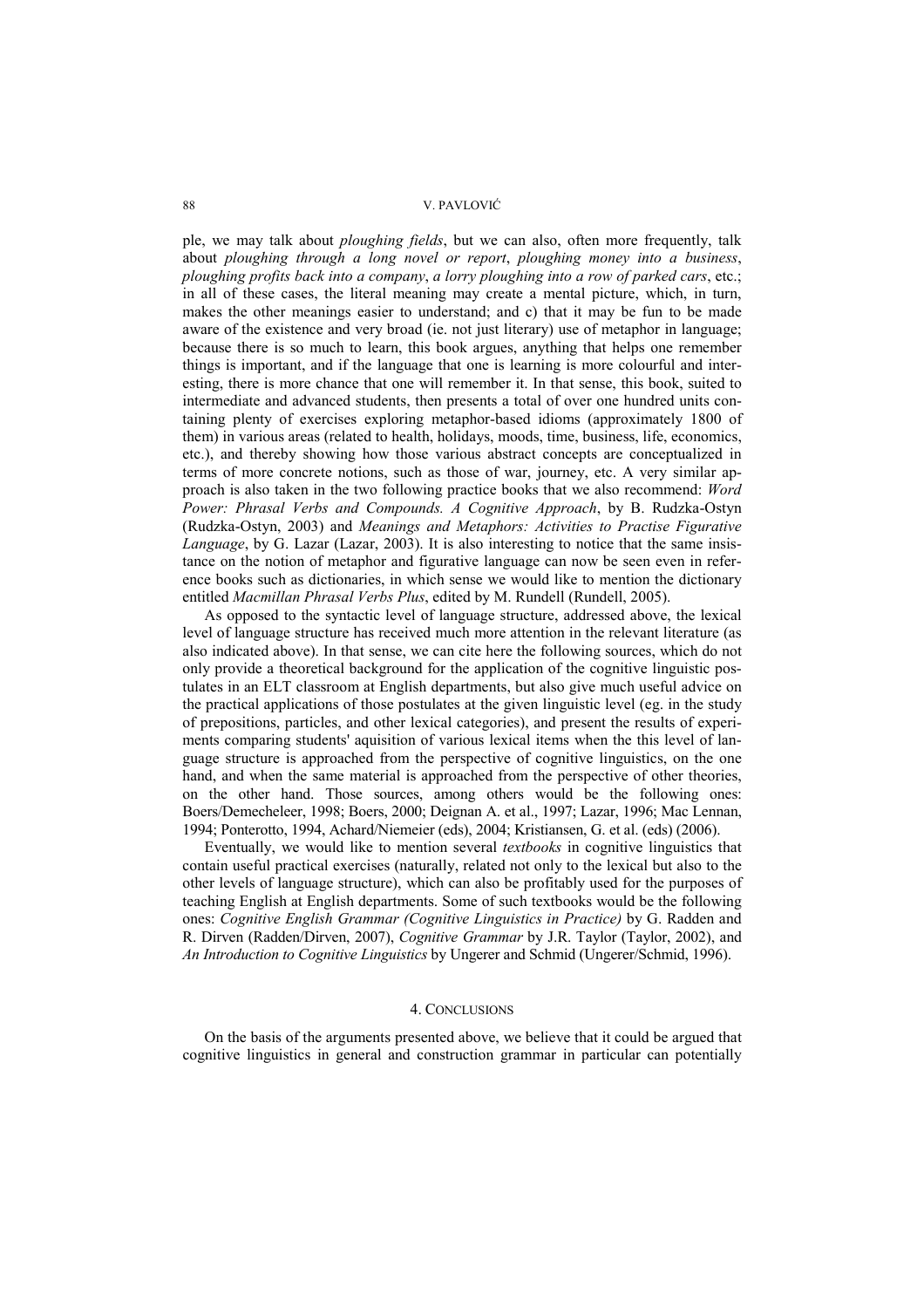serve various fruitful purposes in English language teaching at English departments. First of all, they can increase students' motivation for studying various language materials through organization of those materials into wholes structured on the basis of the insights of the cognitive linguistic theory, with the added benefit that such organization of teaching materials can also be beneficial to retention (positive results of language instruction based on cognitive linguistics, as mentioned above, were proved in a series of controlled experiments, see eg. Boers, 2000; Boers/Demecheleer, 1998; Kövecses/Szabó, 1996). Secondly, they can provide a meaningful context for the students' aquisition of particular construction types through the discussion focusing on various syntactic, semantic and pragmatic aspects of the use of those constructions, as well as on the various metaphoric and other relations that exist between/among those constructions, and the various communicative functions different types of constructions are used for. Thirdly, they can provide the students with possible theoretically grounded explanations of the extension of meaning in (the English) language. Fourthly, they can also provide the students with a theoretical basis for comparing and contrasting the metaphoric (and metonymic) extensions of meaning, and the organization of various lexical, grammatical (and other linguistic) categories of the English language, on the one hand, with the same phenomena in the students' mother tongue(s) and other languages they might speak, on the other. Fifthly, the given theories can be used to help focus the students' attention on the manipulative potential of the metaphor. Eventually, they can also help ELT profesionals develop a critical and creative attitude towards the already existing teaching materials and towards the possible ways of the in-class presentation and use of those materials. Possible future perspectives and research agenda in the area would include conducting large scale longitudinal experiments on the effectiveness of language instruction inspired by cognitive liguistics and, on the basis of the results obtained from those experiments, working on more thorough integration of various theoretical cognitive-linguistic insights into language teaching curricula.

#### **REFERENCES**

- 1. Achard, M., Niemeier S., (eds.), (2004), *Cognitive Linguistics, Second Language Acquisition, and Foreign Language Teaching*, Mouton de Gruyter, Berlin, New York.
- 2. Antović, M., (2007), ''Half a Century of Generative Linguistics What has the Paradigm Given to Social Science?", *Facta Universitatis*, Series Linguistics and Literature, Vol. 5, Nº 1, pp. 31-46.
- 3. Boers, F., Demecheleer, M., (1998), ''A Cognitive Semantic Approach to Teaching Prepositions''. *English Language Teaching Journal*. 53:197-204.
- 4. Boers, F., (2000), ''Matephor Awareness and Vocabulary Retention''. *Applied Lingustics*, 21:553-571.
- 5. Croft, W., (2001), Radical Construction Grammar Syntactic Theory in Typological Perspective. Oxford: OUP.
- 6. Deignan A. et al., (1997), ''Teaching English Metaphors Using Cross-linguistic Awareness-raising Activities'', *ELT Journal*, vol. 51:4, 352- 360.
- 7. Goldberg, A., (1995), Constructions: A Construction Grammar Approach to Argument Structure. University of Chicago Press, Chicago.
- 8. Goldberg, A., (2004), "Argument Realization: The Role of Constructions, Lexical Semantics and Discourse Factors" in: Östman, J., Fried M., (eds.). *Construction Grammars: Cognitive Grounding and Theoretical Extensions*. John Benjamins Publishing Company, Amsterdam/Philadelphia. p. 17-43.
- 9. Goldberg, A., (2006), *Constructions at Work: The Nature of Generalization in Language*. Oxford University Press Inc., New York.
- 10. Goldberg, A., Jackendoff R., (2004), "The Resultatives as a Family of Constructions". *Language* 80(3).
- 11. Jackendoff, R., (1997), ''Twistin' the Night Away'', *Language* (13). p. 534-549.